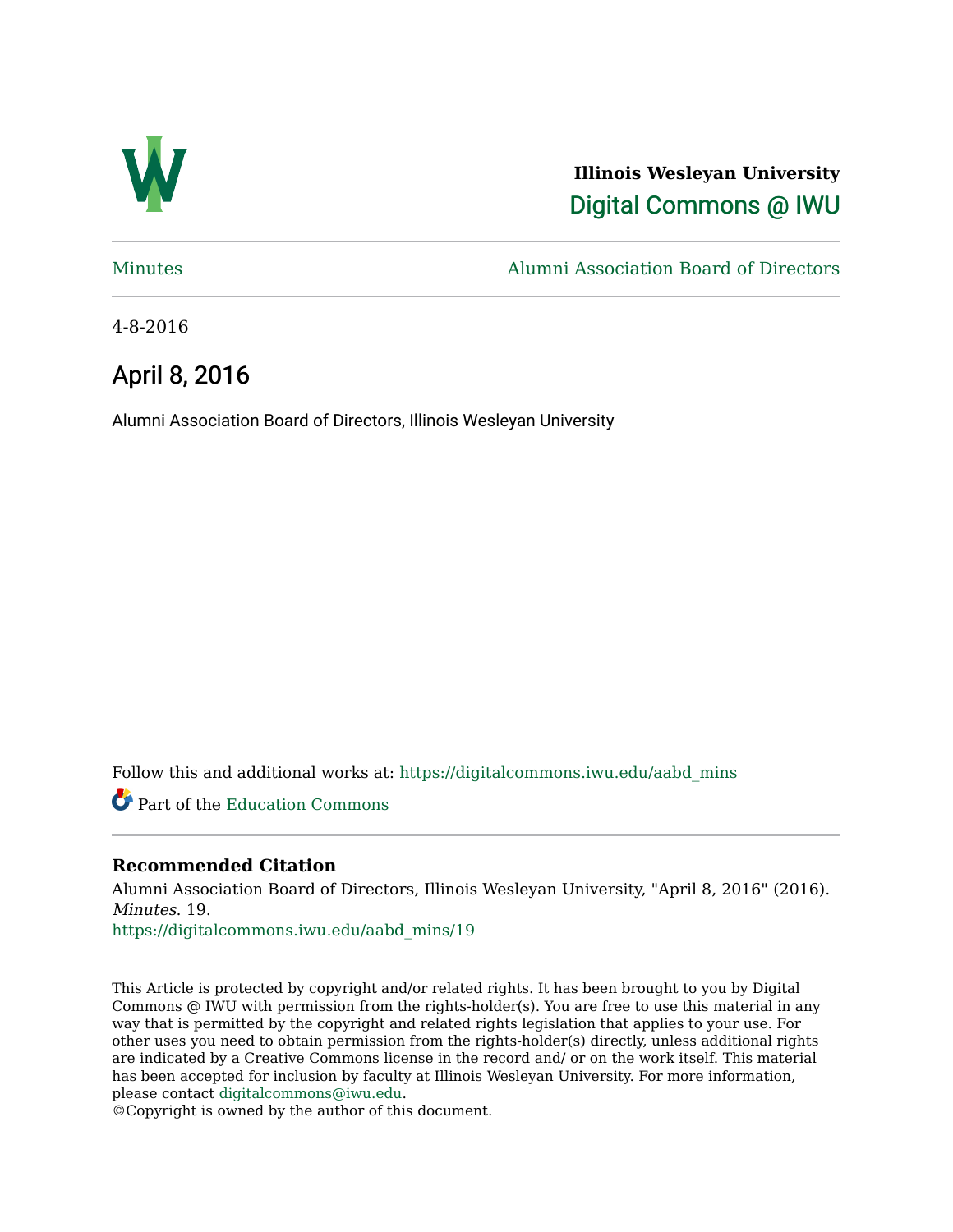#### **AABD Spring Meeting 4-8-16 Minutes,** Beckman Auditorium, Ames Library

AABD President Elly Jones '91 brought the meeting to order at 8:35 am and welcomed members.

**Phone in**: Claudia Brogan '77, Qiana Cryer-Coupet '06, Rachel Paturi '13, and John Thiel '66

**Attendees:** Dirk Behrends '87, Lane Bennett '18, Dave Darling '79, Wes Dyke '02, Sonny Freeman '70, Megan Howe '05, Scott Huch '86, Elly Jones '91, Alan Leahigh '67, Evan Lowery '08, Cecilia Mendoza '13, Tom Monken '92 , Ade Olayinka '11 , Ed Pacchetti '91, Adriane Powell, Desiree Quizon-Colquitt '89, Jim Richter '93, Molly Rollings '99, Amy Tenhouse '97, Derrick Tillman-Kelly '09, and Ted Zook '85 **Meeting Guests:** Eric Jensen, Warren Kistner '83, Brenda Milcik, Jodi Rowe, Steve Seibring '81, and Laine Twanow '04

**Break out Invited Gues**t**s:** Dean Karla Carney-Hall, Bryce Dolan '16, Sean Garvey '17, Jill Harmon '16, Elizabeth Hassett '16, Netherland Joiner '16, Dana Jourdan '17, James Maibuecher '18, Erin McCarey '16, Claudia McGee-Morales '18, Associate Athletic Director Kim Nelson-Brown, Sam Powers '18, Eric Rydell '17, Colleen Rynne '17, Trevor Seibring '17, Tim Smith '16, Meg Stanley '17, Athletic Director Mike Wagner, and Nick Winter '18

#### **Initial Business:**

Elly announced that the AABD is proud of Van Miller '04, Director of Wesleyan Fund and his team in raising over \$500,000 and reaching over 1,900 donors during All In for Wesleyan. AABD members shared why they give back to IWU and what it is they love about IWU.

A card was shared for condolence to Jennifer Shaughnessy '98 upon the death of her grandmother.

Elly spoke about the ten year anniversary of the Council for IWU Women and how proud the Board is of the CFW.

**Alumni Awards Nominations:** Scott Huch '86 as committee chair thanked the committee: Claudia Brogan '77, Derrick Tillman-Kelly '09, Dave Darling '79, and Ted Zook '85. The committee shared its goal to improve the nomination process by making the nomination process easier and by gathering a much deeper pool of well qualified nominees. To achieve its goal the committee plans to: 1. Work through the AABD committees such as Greek Alumni Network, Council for IWU Women, Regional Committees, MAN, Pride and Young to bring nominees forward. 2. Coordinate award winners with celebrated reunion years at Homecoming of the same year. (Nominated BOT members and AABD members currently serving were set aside due to a rule that they not be considered.) Scott shared the nominee names that will be announced to alumni at Homecoming and moved to accept the nominees presented. Elly asked for comments from the Board and none were given. Elly called for a vote. The vote passed overwhelmingly. Scott will chair the nominating committee. AABD members interested in serving on Nominations Committee should see Elly or Scott.

Elly called for amendments or changes to the minutes. None were given. Elly moved to approve the minutes. Molly Rollings '99 seconded, and motion passed.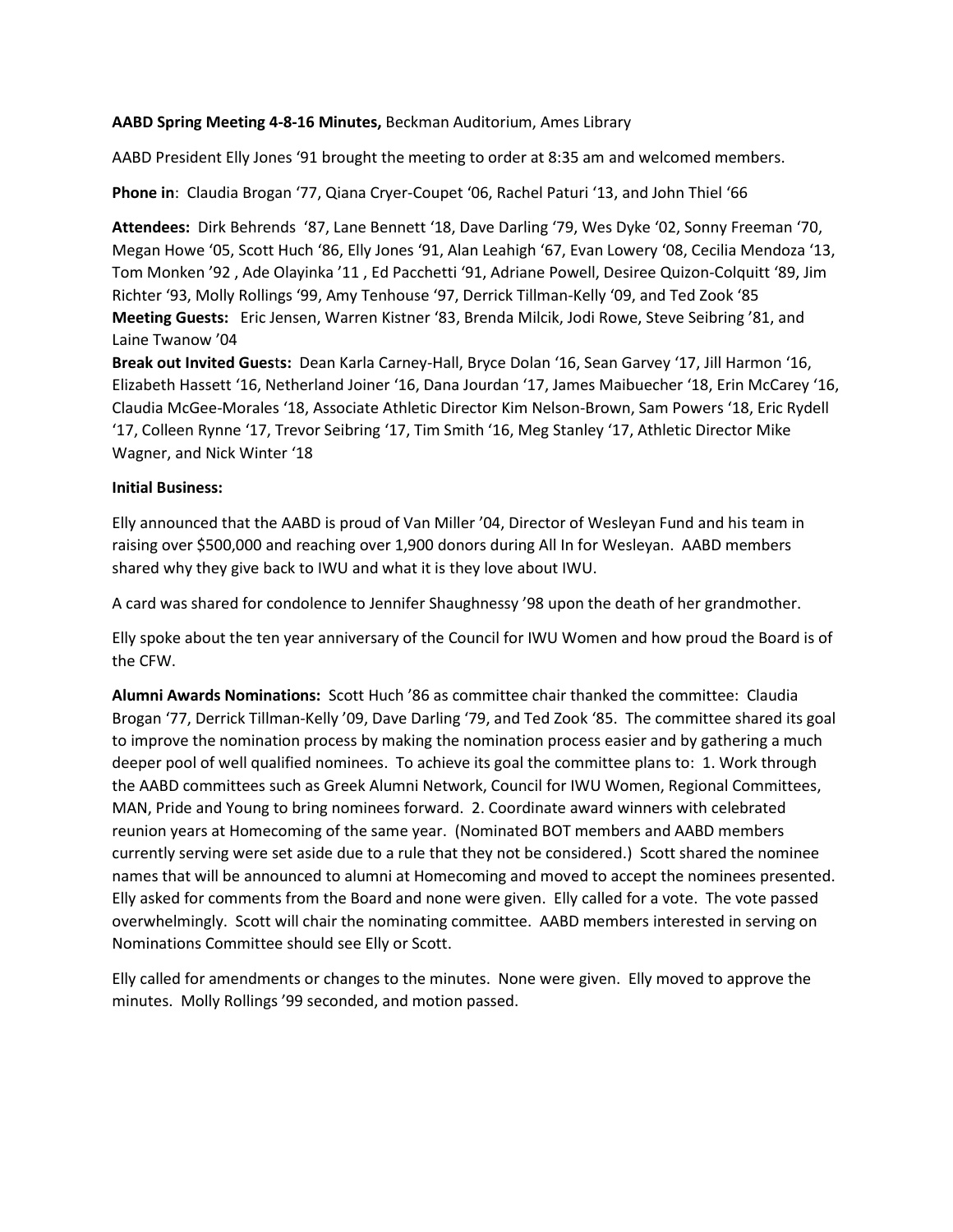#### **New Business:**

**ABBD Brand:** Evan Lowery '08, Dirk Behrends '87, Ade Olyinka '11, and Desiree Quizon-Colquitt '89 are serving on the new AABD Awareness Committee. They want to develop a plan on how to create a brand for the AABD and communicate that brand to alumni. All the committees are doing a good job communicating to their members, but how can we tie that back to the AABD as a whole and communicate items promoted by one committee among all the committees? The committee plans to communicate about the board brand to auxiliary groups, and promote the brand on social toaster, class newsletters and titan pride. The committee plans to figure how the AABD can widen our circles for communication. The committee brought up the idea of creating a communications committee that creates, protects, and promotes the brand through all the committees. Molly asked about having a logo for the AABD. The board discussed the possibility of creating logos for all Auxiliary groups or just having one logo for the AABD alone. Dirk shared how an arching brand was promoted in business and how it can apply to the AABD. The board needs to think about how often to communicate with alumni and committees. Wes Dyke '02 encouraged the committee to go with progress over perfection and to start sharing the message. He suggested starting with adding something in the next campus weekly. He sees the communication team coming to committees and asking what communication do committees want shared with the AABD and alumni, instead of the Awareness Committee writing all the communications. Molly encouraged groups to develop their own logo using their own members. Sonny Freeman '70 and Dave Darling '79 encouraged AABD to use the Campus Weekly as its vehicle for communication. Jim Richter '93 spoke about the Board needing to develop organization within a communications committee with a calendar, editing, and oversite, which will be over and above what committee members due currently. Dirk spoke about establishing a volunteer communication committee who would work with Alumni Office and IWU Communications Office. He suggested three tiers of concentration: 1. Brand, 2. Channels, 3. Content. Promoting the brand and communications to students and involving students in the process was discussed. Rachel Paturi '13 asked, "Has anyone looked at IWU brand and the plan for that?" Dirk spoke about a possible need for brand messaging of the university as a whole being improved. Scott spoke about the need for good stewardship messaging and storytelling that tells why alumni give and give back, messaging about alumni programs, and the need for the alumni office to support the alumni within the university. Ade acknowledged that the university may need to do work on University messaging, but encouraged members to focus on developing a plan for the AABD to place all the things the AABD consistently does under one brand once the brand has been developed. Then the group will promote the AABD in conjunction with each affinity group (CFW/Alumni Association and MAN/Alumni Association and Pride/Alumni Association) would be step one. Questions posed for the committee to answer were: What do we want that message to be? What can we do now? What color do we use? What letters do we use? Molly discussed using FB pages of auxiliary groups to cross promote. Derrick Tillman-Kelly '09 wants to know how we can centrally put all the committees together on Titan Pride. Wes encouraged the team to take it and go, to help set the course and to invite AABD members to attend meetings that the committee holds. Wes thanked the four committee members. Dirk also thanked Jodi Rowe and Adriane Powell. Desire wants communication to be aligned with the President Jensen's collaborative engagement initiative and the university as a whole. Elly encouraged members to share ideas with the communication committee as we continue to improve the area of communication.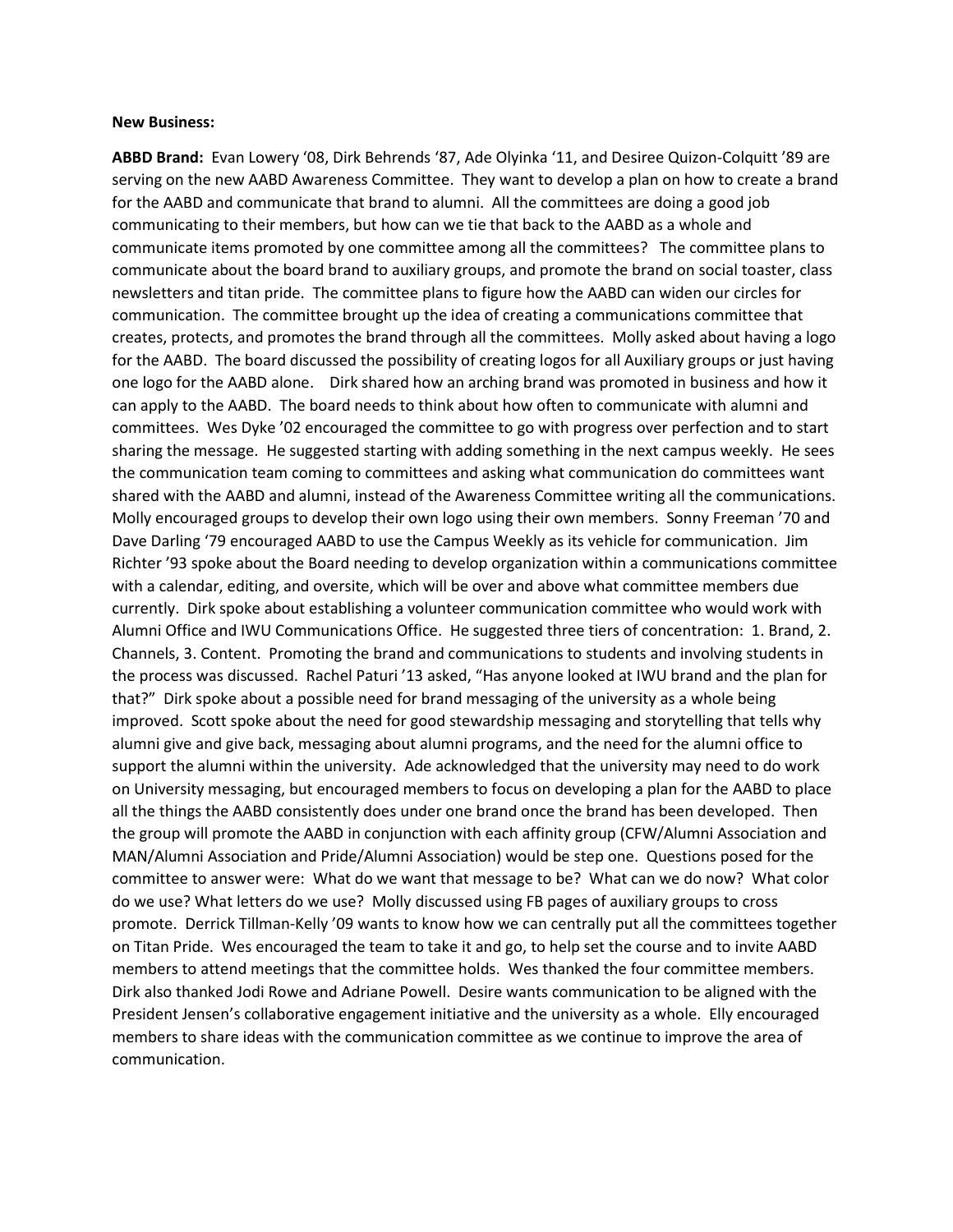**Connecting and partnering with students**: Members of the AABD are involved, give back, care and provide opportunities for students. In February Elly held a focus group with students. The results showed that students want the Board to attend student events. This will promote current students participating on the AABD when they are alumni. The alumni student committee will focus on helping with that. Lane Bennett '18, Marissa Cozzi '17, and Claudia Brogan '77 will be working with students and Dean Karla Carney-Hall. Claudia spoke about wanting to help with mentoring students and with strengthening those connections with students.

**Warren Kistner '83, Director IWU Career Center**: He spoke regarding ways the Board can work with the Career Center and thus students. He shared how members are already helping students and gave a detailed report about the recent Career Immersion Excursion in Chicago, which was a new student/alumni program. Cathy Carswell '65 (trustee) has provided funding for five years for a student trip over spring break that provides students with industry exposure and provides networking opportunities with alumni. This year the trip focused on communications and entrepreneurial based experiences, as these are areas that do not have as many current internship opportunities compared with other areas such as accounting or nursing. 30 alumni participated directly and additional alumni attended the reception. DC has been selected as the second trip site for next year. Wes wants to know what AABD can do to help in the 30 to 60 days. Warren asked for suggestions for locations for the year 3 trip and asked for AABD members in the DC area to suggest sites to visit for the upcoming 2017 Trip. Alan Leahigh '67 asked if there are plans to record sessions so that the experience would be accessible to others back on campus. Warren said that is a great suggestion. Warren shared that following the trip several internship opportunities were offered to several of the 20 students who attended the trip. Students were self-selected. There was a mix of majors which is the goal of the program, but there were more business majors, due to the topic. A fee of \$200.00 (the same fee charged for Alternative Spring Break Experience) was charged to students, and 4 scholarships were offered. Beyond that \$200.00, all travel was covered. Due to alumni donations of space and funds, the trip came in under budget. Next year costs will be increased due to the DC location. Dave Darling '79 asked what alumni can do to support the program financially in the future. Van Miller '04 addressed questions regarding giving for special projects and the need to develop the larger University strategy for restricted vs. unrestricted giving. Dave asked about alumni offering up housing for students. Jim Richter '93 asked if there is an opportunity on the Board to develop a committee that would partner with and support Career Center events and programs. Warren stated that the greatest need of the Career Center is for alumni to tell the Career Center of opportunities in your organizations/businesses for IWU students to intern or have other career experiences. The next need would be helping out with practice interviews on campus or virtually.

**Giving focusing on All In:** Scott thanked the AABD for the pledges to make the All In AABD participation challenge. The AABD had 93% participation and donated \$24,000.00 for the board challenge for All In. AABD has 100% giving for the year over all. Van talked about the All In event strategy of having fewer challenges than in the past and providing greater visibility for those challenges. This year was year four, so it was a tough year. The Give Campus and Social Toaster platforms allowed each donor's message to drive the campaign in a unique way. He talked about All In being student focused with the Dean of Students office leading the charge in that area with a paint party and games on the quad. Van noted the importance of including students in All In and TAG Day, so students see why giving is important and so students are a part of giving days on campus. Scott asked about All In numbers vs. year-end numbers,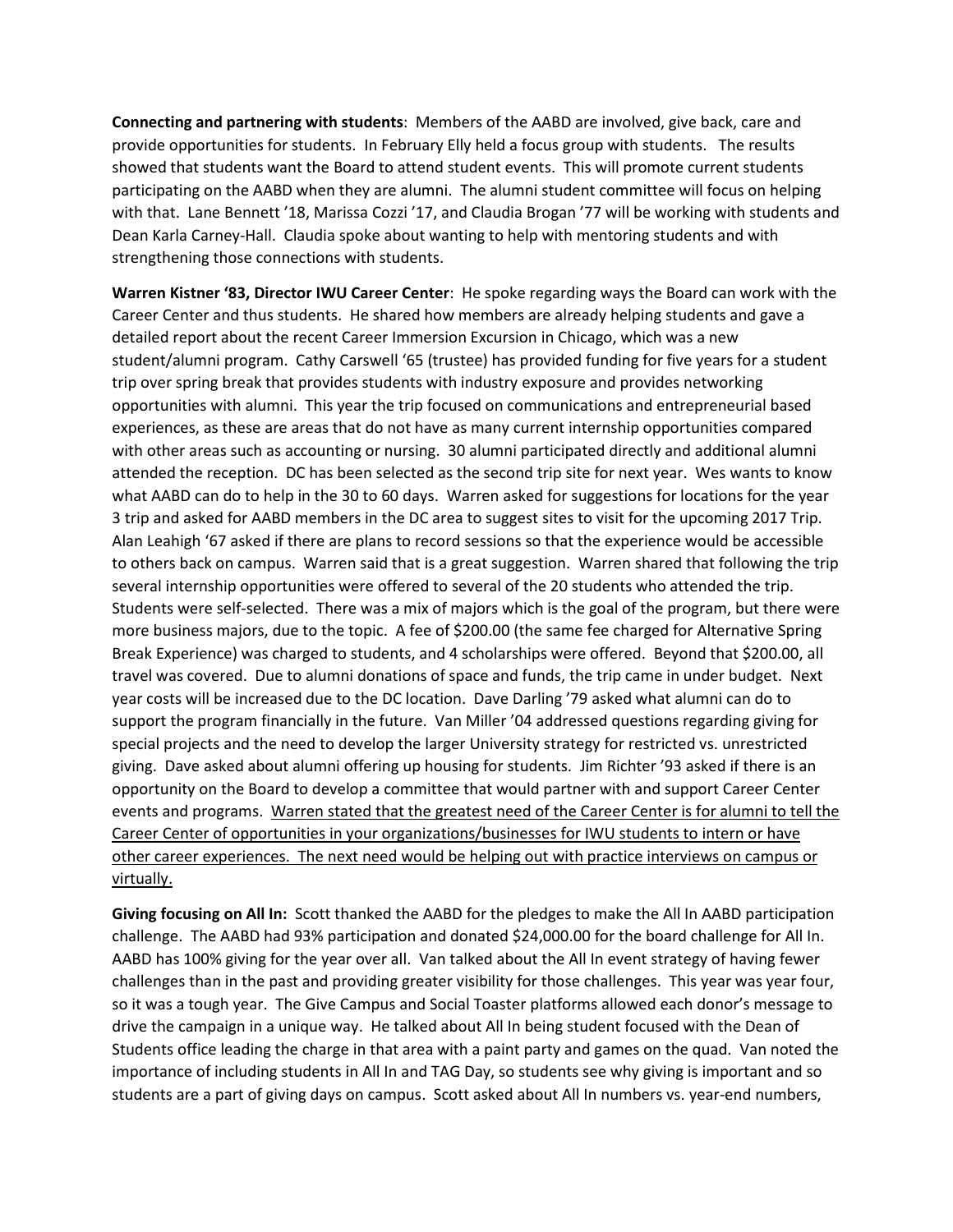and Van explained the data still needs be entered. 1,940 donors gave for All In. \$539,882.00 was raised for All In. Van said this year two alumni families who give a gift will be counted twice as donors for one gift. Two challenges to tackle are that the Give Campus platform does not allow challenges for specific individual funds and the email that goes out is from give campus not IWU. Dirk gave kudos for the online giving platform. Dirk wants alumni to be able to create their own peer site. Meg Howe'05 is giving a challenge gift for Senior Gift. We need 5,600 donors total this year to meet our goal. Van will be leading the WF committee going forward.

#### **Break**

**President Jensen** 10:35: He thanked the AABD for the All In challenge grant. He spoke of his priorities:

**1. Diversity – economic, racial, ethnic, geographic and curricular -** In December IWU changed the policy for students at the bottom end of the scale who had a tuition gap of \$7,000 to now a gap of \$0.00. We are going to double those students from the bottom end of the scale from 8 to 16 students. That is a start at \$0 cost to IWU. IWU is having conversations with the Posse Foundation, who brings students to a university who may not know each other but are from the same geographic area, such as New Orleans, so they can support each other. The Foundation does a prescreening looking for leadership and other attributes and has had a 90% 4-year graduation rate. Partnering with Posse Foundation is being considered, but there are costs. We would give full tuition scholarships. This gives us a frame work to discuss other options as well. This has been brought before President's Council and may happen with a grant. IWU is hoping to have resolution soon. The possible 5 year grant if received would help offset costs.

**2. Getting the word out about IWU to increase students** - People are IWU's greatest strength so we are utilizing our people to contact potential students. Alumni are calling admitted students. Younger alumni are creating selfie videos with a goal to gather a bank of selfies that are tagged for search to match student interest. Faculty has been actively calling perspective students. Students are calling admitted students and sending notes and cards. People are really being asked to help. IWU is getting more faculty, staff, alumni and students involved in recruiting students.

**3. Getting the word out that IWU is a transformative place –** The President's Office is having a meeting at end of April and then at again at the end of May about creating a coalition of the willing faculty and staff that would create transformative student experiences across the entire curriculum. It will all be on a voluntary basis for faculty. The hope is to have something in the fall to rollout. President Jensen is working with venture capitalists to develop teaser plans for study program development. Ade asked President Jensen what transforming teaching have you seen? President Jensen shared examples of how technology in presentations has changed and of how peers help teach peers with professor supervision. Scott asked how the President sees alumni being fully engaged in the university apart from solely giving money. President Jensen shared that IWU will need help with getting students into meaningful experiences outside of the university. President Jensen answered other questions from AABD members sharing more ideas about recruiting lower SES students, developing transforming programs at IWU, noting ways AABD members can contribute to developing programs at IWU, and updating the AABD about Office of Diversity and Inclusion search which is ongoing. Alan suggested having an industry experience section on the AABD list for reference.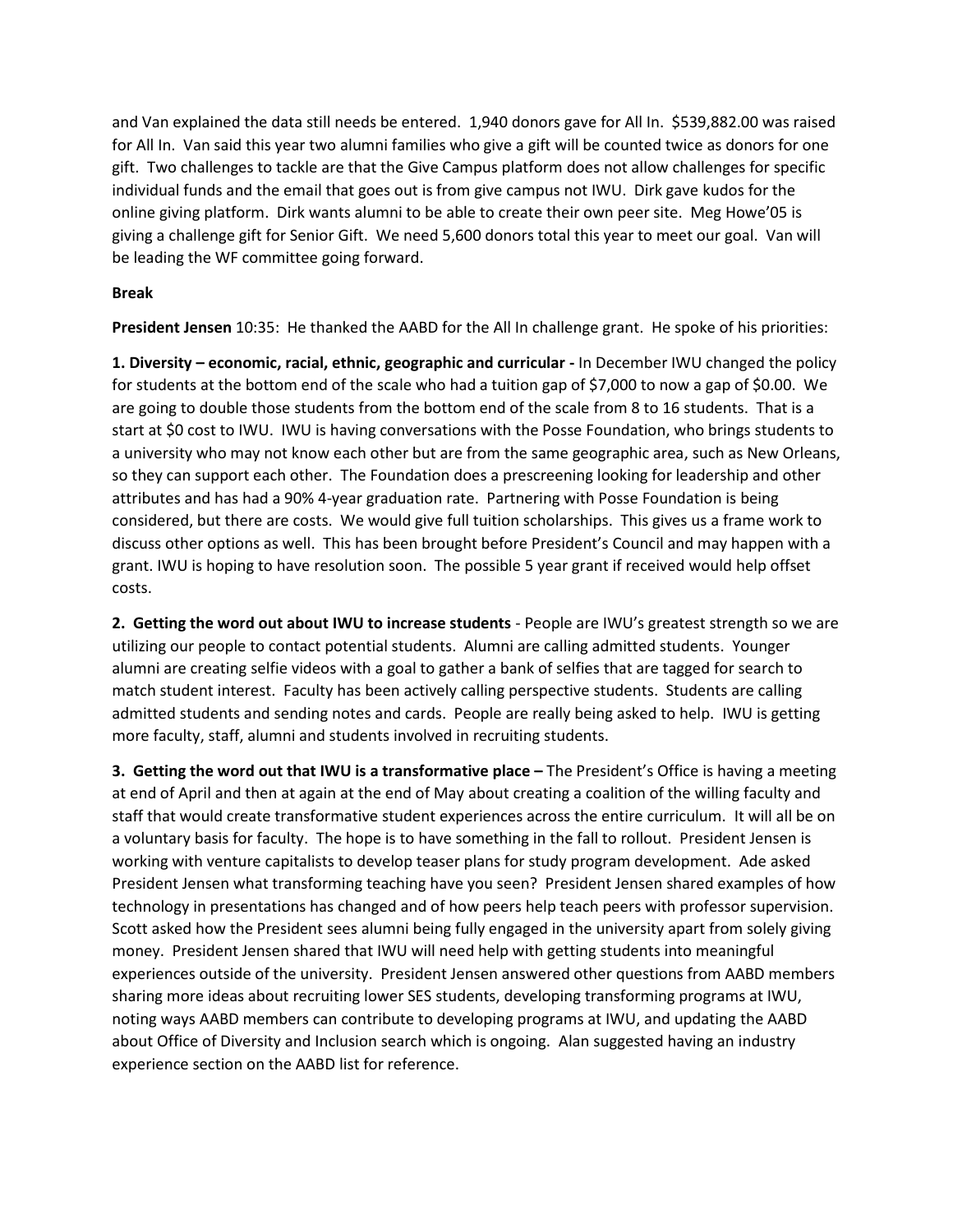**Lane Bennett '18** current Student Senate President spoke about increasing the student/alumni connection. He encouraged involving students in the planning process and finding organic, informal situations for students and alumni to discuss similar interests (such as attending a baseball game instead of a mixer and having a student/alumni council that co-plans events). Scott asked what students are working on regarding the Student Alumni Council. Lane has only talked with the executive committee and the Dean of Students. He will work on involving more students in the fall and promoting students being involved in event planning. Warren suggested small group dinners as being successful with alumni and students. Dinners can take place at the dining hall or Tommy's. Dave shared successes of past regional dinner experiences with students and alumni. Derrick wanted to know if there are any student concerns that alumni should be aware of. There were none.

**Planned Giving – Steve Seibring '81 Associate Vice President of Advancement** - Planned giving is giving out of income and savings. It is a transfer of wealth. Family, then friends and Boards, then financial advisers influence where wealth is transferred to. 80% of the dollars for planned giving are bequests. Named designations are another example of planned giving which are simple to set up. There are also a smaller number of life income agreements that come from trusts and annuities, which allow alumni and friends to gift assets and still receive an income from them. It is too late to appeal to folks in their 70s. IWU is trying to get folks to start thinking about planned giving earlier. He encouraged AABD members to tell friends about their planned giving to IWU. Scott encouraged IWU to have a donor wall or public recognition of giving. A cabinet member or President Jensen would be the campus contacts to share your ideas with on public recognition giving. There is a plan for a recognition wall in Nell Eckley lounge.

**Break** for lunch and meeting with student athletes and photos in the rotunda.

#### **Presentation of Charters:**

#### **Admissions: Wes Dyke '02**

Admissions Committee has committed to meet monthly, to call 100 students between now and May 1, to provide letters that can be mailed to perspective students before May 1, and to develop the next set of goals over the summer by August  $1^{st}$ . Dirk noticed a hesitation in staff to ask alumni for help. Wes will continue to advocate for the AABD to help IWU Admissions.

#### **Parent Board: Tom Monken '92**

Tom began leading this committee with an interest with legacy recruitment. Jen Shaughnessy '98 and Amy Tenhouse '97 are now working with Tom and will be working with Admissions committee. Their goals involve finding a list of Alumni to target, determining how to reach legacy potential students, stay in contact with them and get them involved. The alumni office will help coordinate different offices with Tom. Van shared that the onesie program has been established as first point of contact with legacy families. The committee discussed a potential future goal of IWU sending legacy children a key chain when they turn 16 or sending a congratulations note upon eighth grade graduation. Evan brought up compiling a list of dedicated past IWU parents who would be advocates of the university. Desiree asked about establishing Legacy scholarships. Tom has a small committee of legacy students interested in helping with the committee's efforts.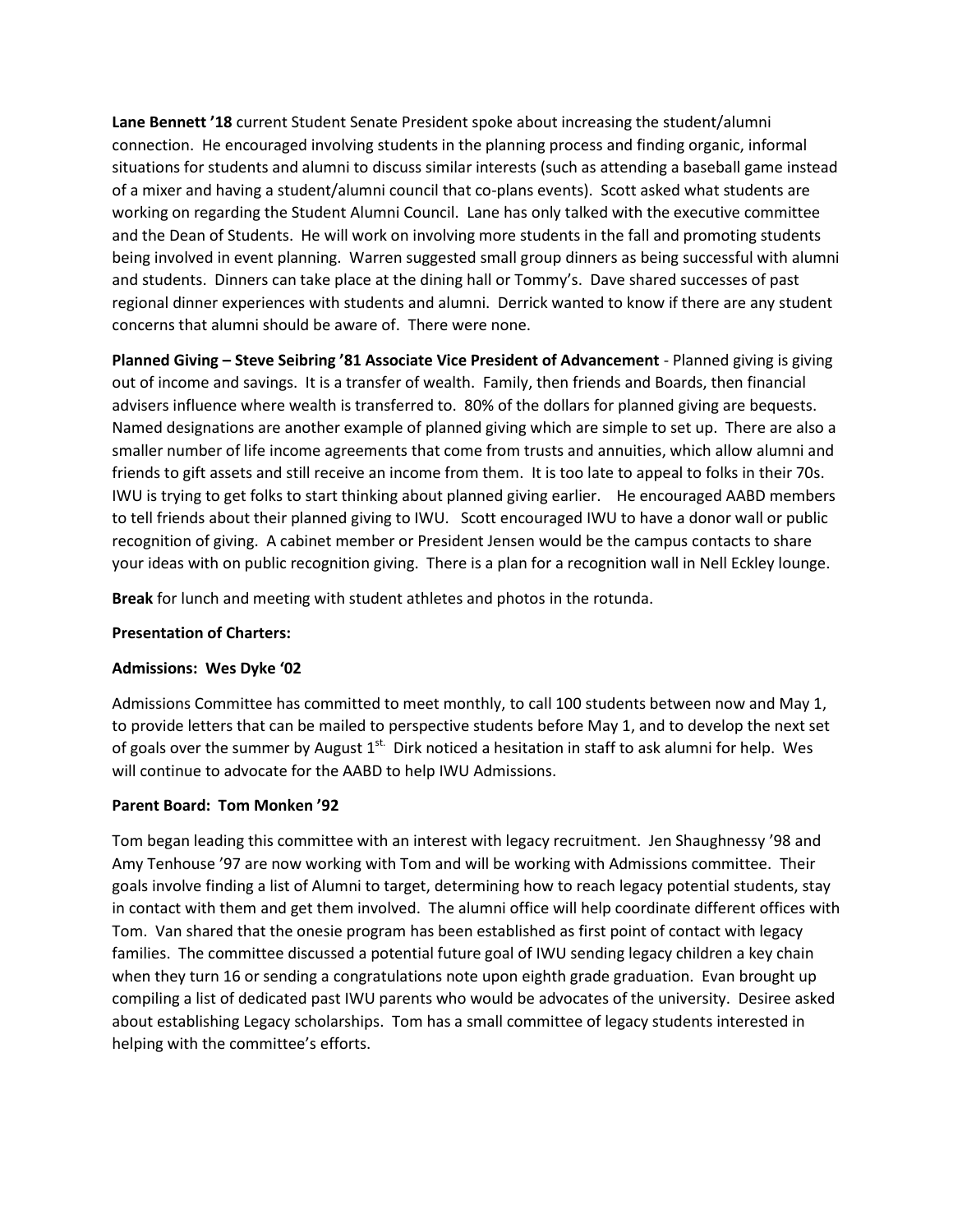**CFW: Laine Twanow '04** President Elect of CFW, subbing for current CFW President Jennifer Jones '94

Laine spoke about CFW goals. CFW meets at Homecoming and winter summit (a major connection event with students) and is considering including a retreat. Recently CFW Bylaws were updated and an onboarding document was established. After an initial agenda for the summit, CFW held a focus group with students and adjusted the summit schedule to better fit student schedules and to reflect student feedback. They are working on having the diversity of membership on the council reflect the diversity of students on campus in the areas of majors/current professional involvement, racial and ethnic diversity. They want to get 50% of members back on campus for an event. They want to increase evaluation beyond the summit event. They want to make sure that 100% of council members are participating in some way. They want to ensure that there is an above 90% giving participation. They plan on using one-on-one calls to get more clear commitment of participation. Dirk complimented the CFW and commented about the confusion about the invitation only aspect of the council. Laine and Molly spoke to that and appreciated the constructive feedback.

# **MAN: Cecilia Mendoza '13 and Qiana Cryer Coupet '06 - the Network**

They will be working on numbers for charter goals in the near future. Their goal is to increase participation and evaluation. They are trying new things and plan to make changes to their mentoring programs. They had 41 alumni and student mentoring participants. They are looking to increase new student and alumni mentoring relationships. Malana graduation is in Turfler room Saturday, and MAN will measure alumni participation for the first time at this event. Another MAN goal is looking at communication in general and social media engagement. They want to increase the number of students and alumni that participate in the annual picnic August  $1<sup>st</sup>$ . They want to work with the AABD to align their goals with those of the AABD. Derrick Tillman Kelly '09 commented that students are currently participating in MAN, but they want to actively increase the number of students involved in events and committees. Dave and Ade, Scott, and Evan commented about suggestions and successes. Van asked about the Office of Diversity and Inclusion vacancy and how the MAN committee can help with that. Current committee members are helping with IWU college fairs and college visits.

# **Class Newsletters: Wes Dyke '02**

Tim Brophy '84 added 8 Newsletter Editors to the committee. He is looking for further help from the alumni office. The group is having a July phone meeting of at least 6 members and an October in person meeting. He wants to segment their customers, meaning that he wants to understand how different classes want to use this platform uniquely and how classes are grouped in different ways.

# **PRIDE: Jim Richter '93, Rachel Paturi '13, and Derrick Tillman-Kelly '09**

Derrick noted that the committee is pausing, restructuring leadership and committees, and initiating a needs assessment. He noted that different Pride alumni respond to the group in different ways based on how the group was received while on campus. He noted that this changes how to engage pride alumni and how records of pride alumni have been kept. They are now trying to establish who is in the Pride community and what are their wants and needs. Then the committee can build a new platform going forward in the next 3-4 months. Rachel is developing a new web presence for Pride. The Pride Giving Circle Scholarship is currently active, and the goal is to move to 2 scholarships. Then they want to work on student alumni interactions with web presence and define what it means to be Pride alumni.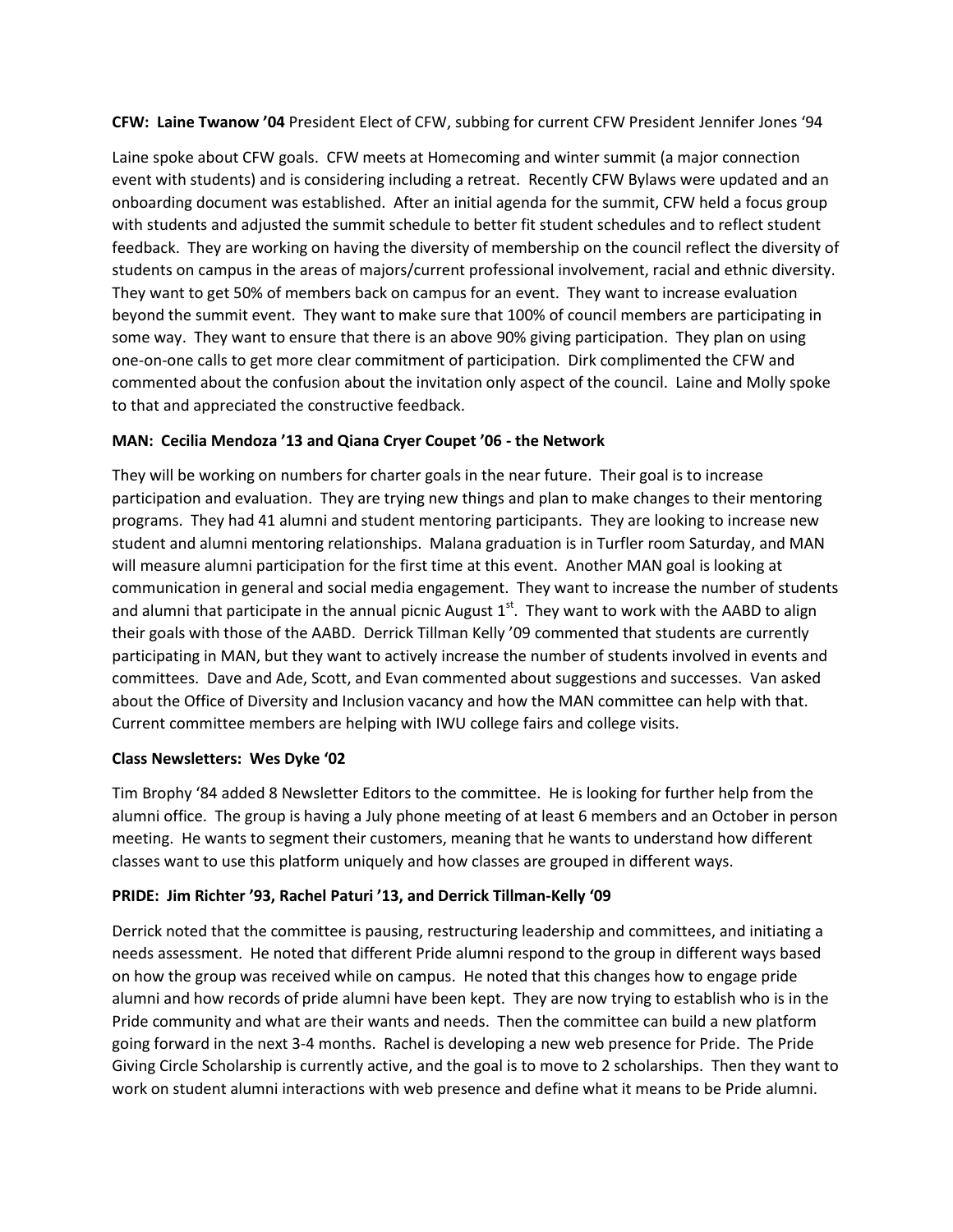The website intends to be an informal, organic mentorship program. Derrick sees the alumni office as helping get surveys to those who identify with LGBTQ as well as figuring out who else may want to be involved. Molly wanted to know if there is a way to survey all alumni to see who wants to be involved in all committees. Jim said that the questions pride is asking can become AABD questions of utilization, purpose, and resource availability that we could tackle as a group. Notes regarding charter: TBD is a student to be added to the charter. Ed Pacchetti '91 should be added to Pride charter. Rachel Paturi's class year should be changed to 13.

### **Regions: Wes Dyke '02**

Wes noted that they are doing very well. Regions goals are to make sure we have vibrant activities in the regions going on and to increase attendance in events. Their goal is to now set specific targets for alumni attendance. Scott noted that in the past they discovered that there is a direct, strong correlation between regional event attendance and giving. Scott wants to then link the attendance to giving.

#### **Wesleyan Fund: Van Miller '04**

Wes pointed out the need for a specific Wesleyan Fund Committee that is actively focused on promoting the Wesleyan Fund within the other existing committees on the board. Van noted how the board has grown in its support of the Wesleyan Fund. Van talked about a light bulb moment at a meeting three years ago that got the board to be strategic in addressing giving. Van wants to partner with the rest of the board and to establish some measurable goals. Other goals include developing recognition stewardship events and seeing the board as both a fundraising arm as well as a stewardship arm. How are we reinforcing this expectation of all alumni giving of their time talent and treasure? Van talked about the social media public forums where the alumni are inspiring other alumni to give. Van appreciated the board challenge that was featured in a Pantagraph article. Van discussed the goal of 100% board participation. Van wants to work on tracking that goal. Van wants to work on finding more ways to have the board be an arm of support for the Wesleyan Fund. At the break out session Wes encouraged the team to set a phone meeting date.

# **Young: Meg Howe '05**

Major goal is cross board communication. Our focus is getting young alumni involved in the events already taking place. Tim Henry '13 joined the committee. They have goal of increasing YA donors by 25% and retain 50% of current YA donors. They need current donor numbers from alumni office. They want to recognize first time donors, so the committee sent 200 cards to young alumni donors. They hope this will help with donor retention. They want to increase YA attendance at non homecoming events and increase YA at homecoming registration from 350 to 385. They want to increase visibility of campus happenings to young alumni. Using communication and social media they want to use one venue per month and one meaningful post per week by delegating that task out to the committee as a test pilot until the end of this year.